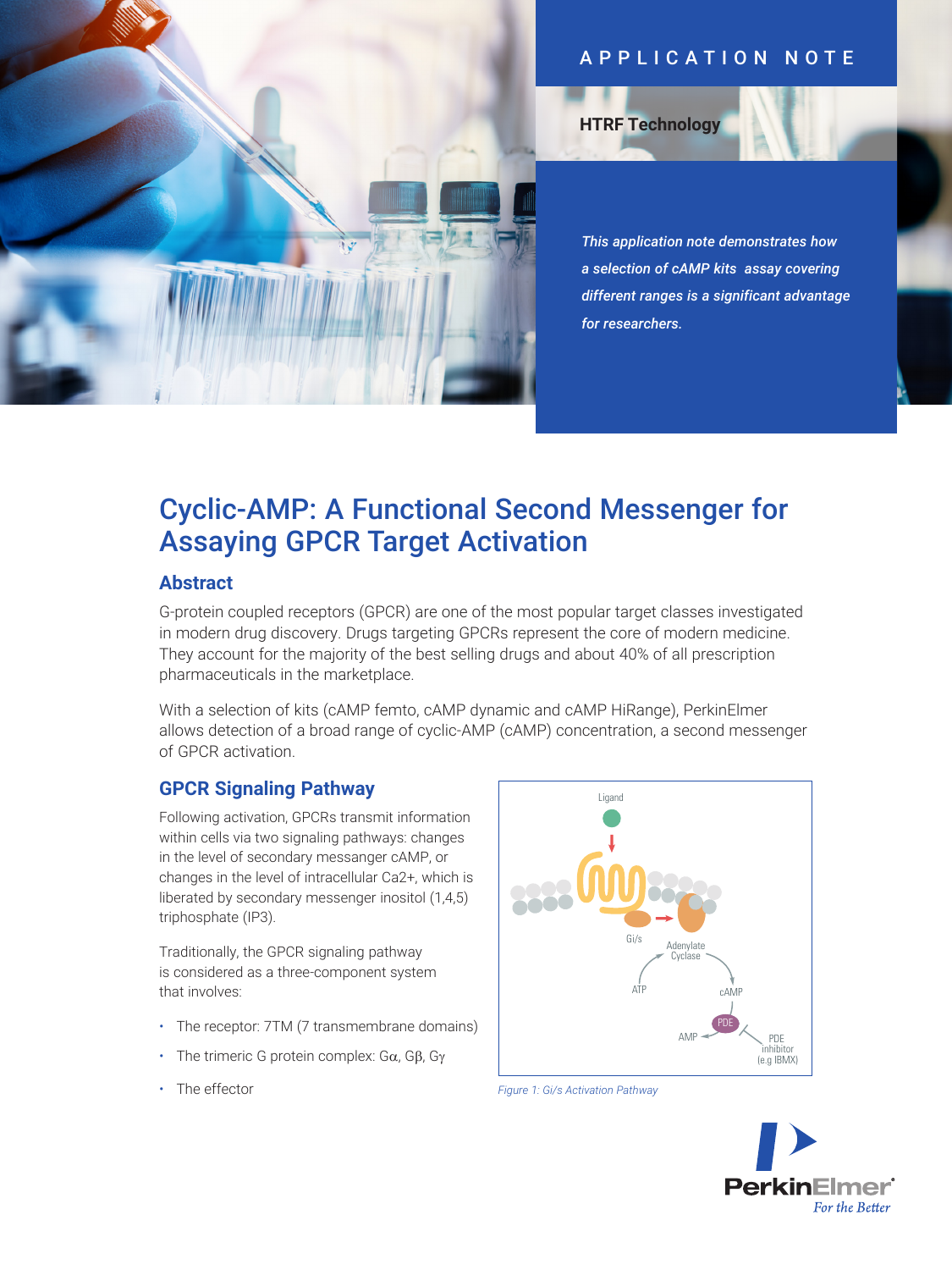When activated, the receptor (7TM) associates with the G-protein complex causing the G $\alpha$  subunit to exchange bound GDP for GTP, followed by dissociation of the  $Ga$ -GTP complex.

The activated G $\alpha$  subunit can couple to downstream effectors to regulate the level of second essengers within the cell.

There are three main types of  $G\alpha$  subunit,  $G\alpha i$ ,  $G\alpha s$ , and  $G\alpha q$ . Typically, GPCRs preferentially activate only one type of G-protein.

|  |  |  |  | Table 1: GPCRs Can Mainly be Sub-Classified by G-Protein Type, i.e. G $\alpha$ s, G $\alpha$ , G $\alpha$ g. |  |  |  |
|--|--|--|--|--------------------------------------------------------------------------------------------------------------|--|--|--|
|  |  |  |  |                                                                                                              |  |  |  |

| $G\alpha$ Subunit<br><b>Activation</b> | <b>Effector &amp; Signal Transduction</b>                                                                                                                                                                                                               | <b>Second</b><br><b>Messenger</b> |
|----------------------------------------|---------------------------------------------------------------------------------------------------------------------------------------------------------------------------------------------------------------------------------------------------------|-----------------------------------|
| Gai(Gi)                                | The G $\alpha$ activation induces the<br>inhibition of the effector activity<br>(Adenylate Cyclase - AC), resulting<br>in a decrease of the intracellular<br>cAMP concentration <sup>*</sup> .                                                          | cAMP                              |
| Gaq(Gs)                                | $G\alpha s$ activation leads to stimulation<br>of the effector activity of<br>Adenylate Cyclase (AC), resulting<br>in an increase in intracellular<br>cAMP concentration*                                                                               | cAMP                              |
| Gaq(Gq)                                | $Gaq$ activation leads to<br>Phospholipase C (PLC) induction<br>of the inositol phosphate cascade,<br>resulting in a transient increase in<br>intracellular IP3 concentration and<br>subsequent calcium release from<br>the endoplasmic reticulum (ER). | IP3, IP1, Ca2+                    |

*\* The amount of decrease in cAMP levels by Gi-coupled receptor activation depends on the basal level of cAMP present within the cells. Often, the effects of this inhibition is more easily observed when a specific agent, such as forskolin, is used to activate adenylate cyclase.* 

The molecular tracers commonly used to assess GPCR activation are the second messengers cAMP, calcium and IP3.

Nevertheless, IP3 is unstable within cells (t1/2  $\approx$  20 seconds) and rapidly enters the metabolic inositol phosphate cascade. In the presence of lithium chloride, however, IP1, a metabolic product of IP3, accumulates within cells, and offers a viable metabolite biomarker for visualization of Gq-coupled receptor activity.

The assessment of cAMP and IP1 using HTRF technology allows researchers to implement functional assays for the screening new therapeutic candidates in HTS-compatible conditions. This application note will focus on the use of cAMP assays.

## **Functional Assays: cAMP Accumulation**

Determination of intracellular cAMP levels allows direct pharmacological characterization of compounds acting on Gi or Gs coupled receptors.

The basal cAMP level (i.e. in the absence of compound) is compared with the cAMP level reached after stimulation with a compound of interest.

In a direct homogeneous assay compatible with HTS conditions, cAMP detection can be directly visualized using HTRF technology (Fig. 2).



*Figure 2: These Graphs Represent the cAMP Levels for Gi/s Coupled Receptor Activity in Response to Various Modulation Schemes.*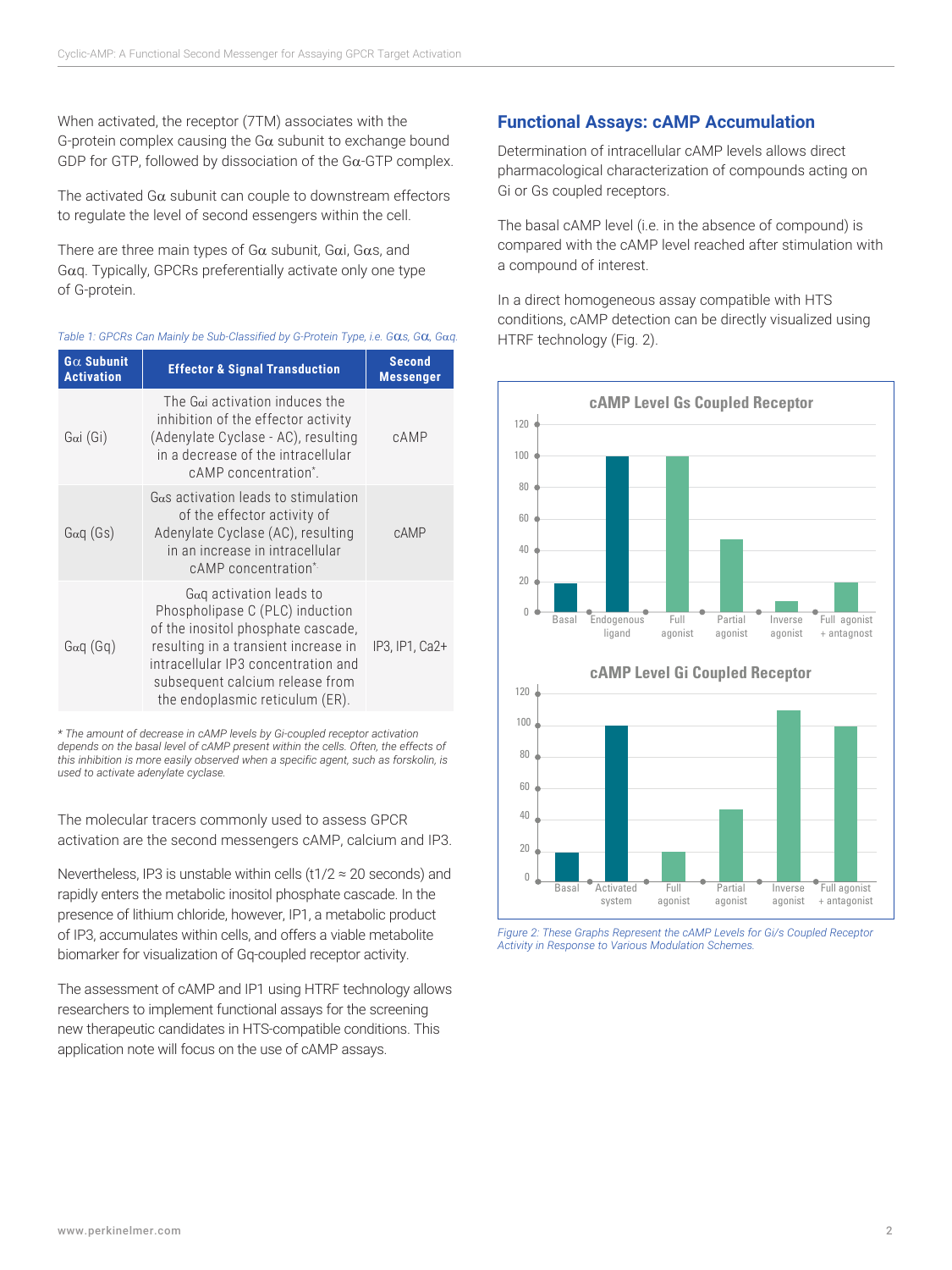#### **GPCR Glossary the Different Forms of Receptor Modulation**

**Constitutive Activity (Basal Activity):** The basal activity is the spontaneous activity of a receptor and second messenger production, in the absence of external modulation.

**Full Agonist:** A full agonist is a drug that produces the same maximal effect as the endogenous ligand.

**Partial Agonist:** The intracellular signal induced by the binding of the partial agonist is lower than that produced by a full agonist. A partial agonist can demonstrate an antagonist action versus a full agonist.

**Inverse Agonist:** Like a partial agonist, the binding of an inverse agonist to the receptor blocks the effect of a full agonist but the unique property of this group of ligands is to induce an opposite effect on the same GPCR. An inverse agonist reduces the basal activity of native or overexpressed receptors.

**Neutral Antagonist:** A neutral antagonist is a ligand that blocks receptor response to agonists or inverse agonists via general occupation of the receptor binding pocket.

**Competitive Antagonist:** A competitive antagonist is a ligand which binds to the same domain on the receptor as the agonist.

**Allosteric Modulator:** In contrast to a competitive antagonist, an allosteric modulator binds to its own binding site on the receptor and produces an effect on the receptor response to agonist stimulation by inducing a change in receptor conformation. Allosteric modulators can effect the efficacy of the receptor's affinity for the agonist.

### **Three Kit Groups to Cover a Broad Range of Assay Conditions**

Cisbio offers three kit groups covering a broad range of working cAMP concentrations. The kits are intended for the direct quantitative determination of cAMP and allow the direct pharmacological characterization of compounds acting on Gi or Gs coupled receptors.

|                | <b>Cryptate</b> | S/B | <b>IC20</b><br><b>NM</b> | <b>IC50</b><br><b>NM</b> | <b>IC80</b><br><b>NM</b> |  |
|----------------|-----------------|-----|--------------------------|--------------------------|--------------------------|--|
| cAMP femto 2   | $Eu^{3+}$<br>10 |     | 0.33                     | 1.76                     | 9.4                      |  |
| cAMP femto Tb  | $Th^{2+}$       |     |                          |                          |                          |  |
| cAMP dynamic 2 | $F11^{3+}$      | 18  | 0.91                     | 4.07                     | 18.1                     |  |
| cAMP HiRange   | $FII^{3+}$      | 41  | 4 2 7                    | 22.8                     | 121                      |  |

The principle is based on HTRF technology. The method is a competitive immunoassay between native cAMP produced by cells and the cAMP labeled with the acceptor dye d2. The two entities then compete for binding to a monoclonal anti-cAMP antibody labeled with cryptate (Fig. 3).

The specific signal (i.e. energy transfer) is inversely proportional to the concentration of cAMP in the standard or sample.



*Figure 3: Assay Principle*

#### **Technical Criteria to Consider When Selecting a cAMP Assay**

- Sensitivity and Resolution
- Assay Signal-to-Noise ratio (S/N)
- Working range, defined as the cAMP concentration between the IC20 and IC80. In this range the signal variation is generally linear in proportional to the cAMP concentration.
- Assay robustness and Z' factor
- Low compound interference rate
- Ease of assay development and implementation
- Applicability to high-throughput screening
- Number of steps

#### **How to Select a Cyclic AMP Assay**

#### **Biological Criteria Influencing the Selection of a cAMP Assay**

In a cell-based assay, the intracellular cAMP level depends on the agonist or antagonist activity but also on the nature of the cellular model used.

For recombinant cells, the receptor expression level and coupling efficiency directly affect cAMP level regulation. Measurement of Gi coupled receptor stimulation requires a cAMP assay able to detect a slight variation of cAMP concentration while giving a better signal-to-noise ratio. The pharmaceutical class of the drug being investigated also has a bearing on the specifications required for the cAMP assay. Finally, for antagonism assays, sensitivity is often required to detect a slight variation of cAMP concentration.